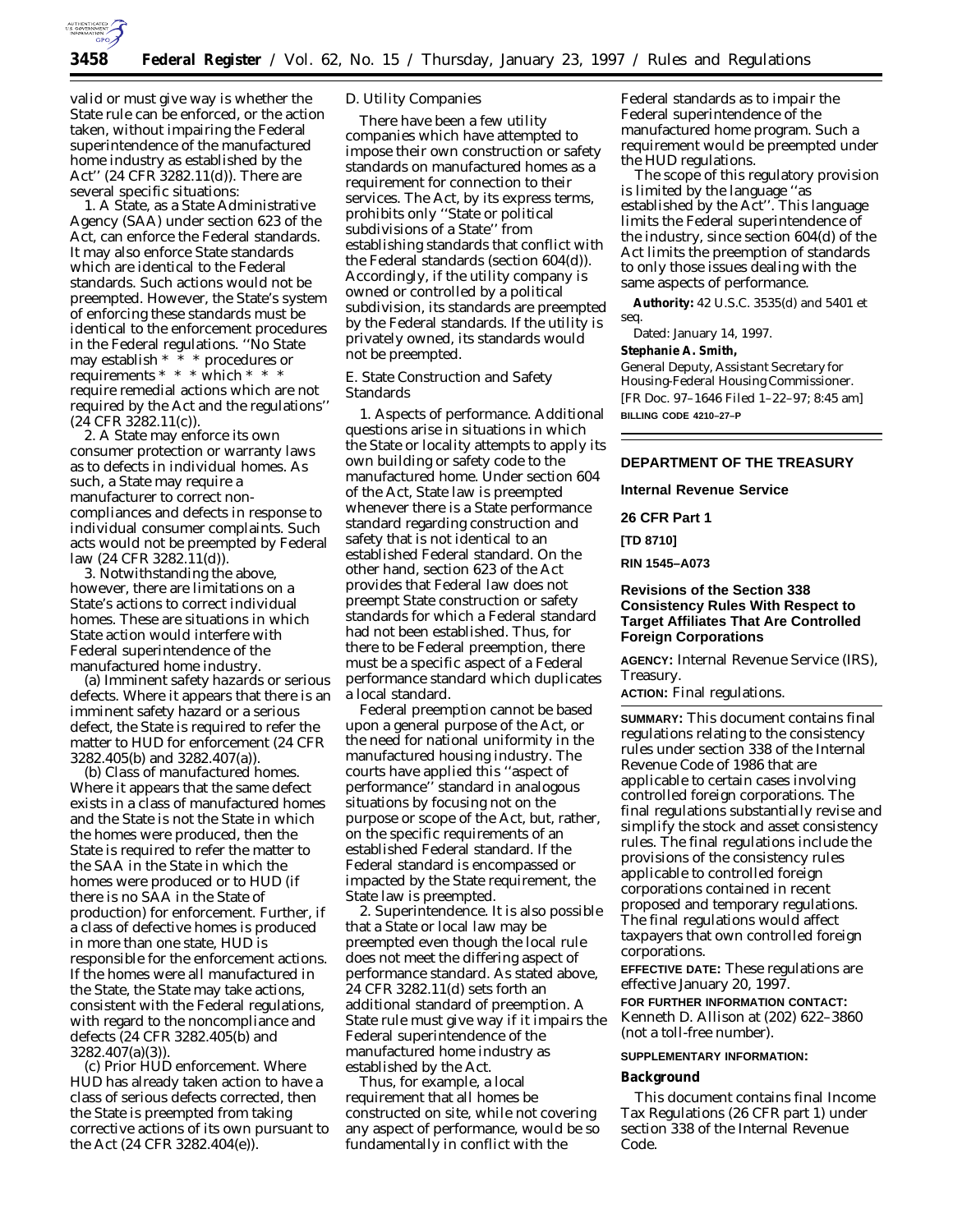On January 20, 1994, temporary regulations (TD 8516) were published in the **Federal Register** (59 FR 2956) under section 338 of the Internal Revenue Code. See 1994–1 C.B. 119. A notice of proposed rulemaking (INTL–0177–90) cross-referencing the temporary regulations was published in the **Federal Register** for the same day (59 FR 3045). See 1994–1 C.B. 818. The temporary regulations provided rules to replace the asset and stock consistency rules of §§ 1.338–4T and 1.338–5T. The temporary regulations included consistency rules applicable to certain cases involving controlled foreign corporations (CFCs).

No written comments responding to the notice were received. No public hearing was requested or held. The proposed regulations under section 338 are adopted as revised by this Treasury decision, and the corresponding temporary regulations are removed.

# **Explanation of Provisions**

The preamble to the temporary and proposed regulations (1994–1 C.B. 119) contains a discussion of the provisions. Changes to the temporary and proposed regulations are noted below.

Section 1.338–4T(h)(3) of the temporary regulations is clarified by stating that the basis of the stock of a controlled foreign corporate target affiliate is not increased by section 1248 earnings attributable to the disposition of an asset in which a carryover basis is taken under this section.

Section  $1.338-4T(h)(4)$  of the temporary regulations addresses a situation in which the income or gain from the disposition of a controlled foreign corporation target affiliate (CFC T affiliate) asset is not subject to the consistency rules of paragraph (h)(2). The regulation states that if a CFC T affiliate pays a dividend to a target (T) or a domestic T affiliate wholly or partially out of the earnings generated by the disposition of that asset, and the dividend increases the basis of the T stock under § 1.1502–32, then the basis of the stock of the CFC T affiliate is reduced by the amount of the dividend that was paid from the earnings and profits resulting from the asset disposition. This rule applies to any actual dividend, amount treated as a dividend under section 1248 (or that would have been so treated but for section 1291) or amount included in income under section  $951(a)(1)(B)$ .

The final regulations retain this rule. The final regulations also add a special ordering rule, in § 1.338–4(h)(4)(ii), clarifying that any such dividend is first considered attributable to earnings and

profits resulting from the disposition of the asset.

Section  $1.338-4(h)(4)(ii)$  is clarified to state that the basis of the stock of a controlled foreign corporation may not be reduced below zero under the carryover basis rules of § 1.338–4.

Section  $1.338-4(h)(2)(iv)(A)$  and  $$1.338-4(h)(4)(iii)(A)$  are added to allow the purchasing group in certain instances to increase the basis of the CFC T stock by the amount of either the basis increase denied under § 1.338–  $4(h)(2)(ii)$  or the basis reduction required under § 1.338–4(h)(4)(ii). The rule applies when the purchasing group disposes of an asset acquired from CFC T that is subject to the consistency rules to an unrelated party in a taxable transaction and includes in U.S. gross income the greater of (i) the income or gain equal to the basis amount denied to the asset under either § 1.338–  $4(h)(2)(i)$  or § 1.338–4(g) and § 1.338–  $4(h)(4)(i)$ , respectively, or (ii) the gain recognized on the asset.

Similarly,  $$ 1.338-4(h)(2)(iv)(B)$  and  $\S 1.338-4(h)(4)(iii)(B)$  are added to allow the purchasing group to increase the basis of an asset acquired from CFC T that is subject to the consistency rules by the basis amount denied to the asset under either § 1.338–4(h)(2)(i) or § 1.338–4(g) and § 1.338–4(h)(4)(i). The rule applies when the purchasing group disposes of the stock of CFC T to an unrelated party in a taxable transaction and includes in U.S. gross income the greater of (i) the gain equal to the basis increase denied under § 1.338–4(h)(2)(ii) or the basis reduction required under  $\S 1.338-4(h)(4)(ii)$ , respectively, or (ii) the gain recognized in the stock.

#### **Special Analyses**

It has been determined that this final regulation is not a significant regulatory action as defined in EO 12866. Therefore, a regulatory assessment is not required. It also has been determined that section 553(b) of the Administrative Procedure Act (5 U.S.C. chapter 5) does not apply to these regulations, and because the notice of proposed rulemaking preceding the regulations was issued prior to March 29, 1996 the Regulatory Flexibility Act (5 U.S.C. chapter 6) does not apply. Therefore, a regulatory flexibility analysis is not required. Pursuant to section 7805(f) of the Internal Revenue Code, the notice of proposed rulemaking preceding these regulations was submitted to the Small Business Administration for comment on its impact on small businesses.

Drafting Information: The principal author of these regulations is Kenneth D. Allison of the Office of Associate Chief Counsel (International), IRS. However, other

personnel from the IRS and Treasury Department participated in their development.

**List of Subjects in 26 CFR Part 1**

Income taxes, Reporting and recordkeeping requirements.

**Adoption of Amendments to the Regulations**

Accordingly, 26 CFR part 1 is amended as follows:

#### **PART 1—INCOME TAXES**

**Paragraph 1.** The authority citation for part 1 is amended by removing the entry for Section 1.338–4T(h) to read as follows:

**Authority:** 26 U.S.C. 7805 \* \* \*

**Par. 2.** In § 1.338–0, the outline of topics is amended by revising the entry for § 1.338–4(h) and removing the entry for § 1.338–4T to read as follows:

# **§ 1.338–0 Outline of topics.** \* \* \* \* \*

#### **§ 1.338–4 Asset and stock consistency.**

\* \* \* \* \* (h) Consistency for target affiliates that are controlled foreign corporations.

(1) In general. (2) Income or gain resulting from asset

dispositions. (i) General rule.

(ii) Basis of controlled foreign corporation stock.

(iii) Operating rule.

(iv) Increase in asset or stock basis.

(3) Stock issued by target affiliate that is a

controlled foreign corporation.

(4) Certain distributions.

(i) General rule.

(ii) Basis of controlled foreign corporation stock.

(iii) Increase in asset or stock basis. (5) Examples.

 $*$  \*

**Par. 3.** Section 1.338–4 is amended as follows:

1. Paragraph (a)(5) is amended by removing the language ''Section 1.338– 4T(h)'' and adding ''Paragraph (h) of this section'' in its place.

2. Paragraph (c)(4) is amended by removing the language ''§ 1.338–  $4T(h)(2)$ " and adding "paragraph  $(h)(2)$ of this section'' in its place.

3. Paragraph (d)(2)(iii) is amended by removing the language ''§ 1.338–  $4T(h)(3)$ <sup>7</sup> and adding "paragraph  $(h)(3)$ of this section'' in its place.

4. Paragraph (g)(2) is amended by removing the language ''§ 1.338–  $4T(h)(4)$ " and adding "paragraph  $(h)(4)$ of this section'' in its place.

5. Paragraph (h) is revised.

6. Paragraph (j)(3)(i)(A)(*2*) is amended by removing the language ''§ 1.338– 4T(h)'' and adding ''paragraph (h) of this section'' in its place.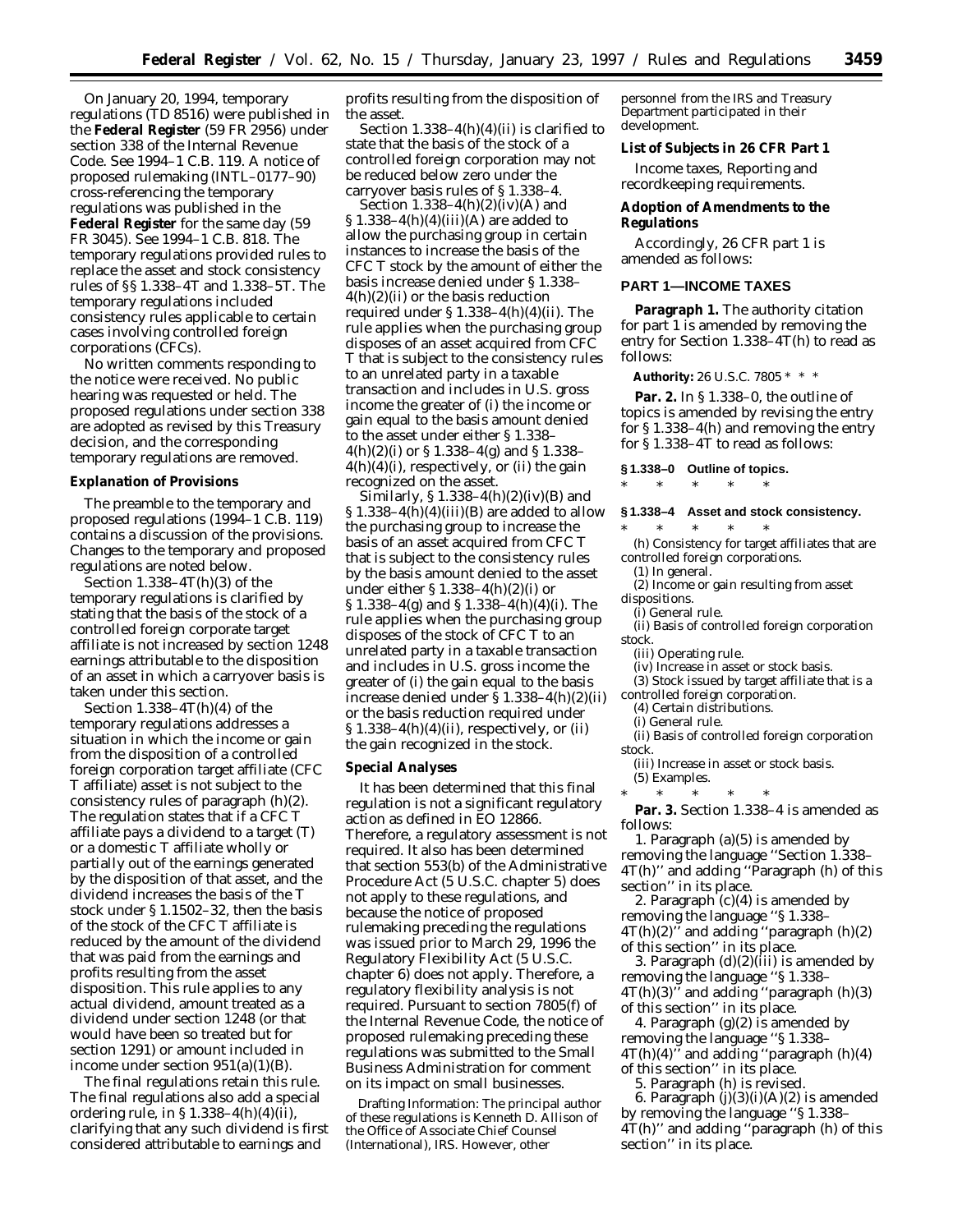The revision reads as follows:

\* \* \* \* \*

# **§ 1.338–4 Asset and stock consistency.**

(h) *Consistency for target affiliates that are controlled foreign corporations*—(1) *In general.* This paragraph (h) applies only if target is a domestic corporation. For additional rules that may apply with respect to controlled foreign corporations, see paragraph (g) of this section. The definitions and nomenclature of § 1.338–1 (b) and (c) and paragraph (e) of this section apply for purposes of this section.

(2) *Income or gain resulting from asset dispositions*—(i) *General rule.* Income or gain of a target affiliate that is a controlled foreign corporation from the disposition of an asset is not reflected in the basis of target stock under paragraph (c) of this section unless the income or gain results in an inclusion under section 951(a)(1)(A), 951(a)(1)(C), 1291 or 1293.

(ii) *Basis of controlled foreign corporation stock.* If, by reason of paragraph  $(h)(2)(i)$  of this section, the carryover basis rules of this section apply to an asset, no increase in basis in the stock of a controlled foreign corporation under section 961(a) or 1293(d)(1), or under regulations issued pursuant to section 1297(b)(5), is allowed to target or a target affiliate to the extent the increase is attributable to income or gain described in paragraph (h)(2)(i) of this section. A similar rule applies to the basis of any property by reason of which the stock of the controlled foreign corporation is considered owned under section 958(a)(2) or 1297(a).

(iii) *Operating rule.* For purposes of this paragraph (h)(2)—

(A) If there is an income inclusion under section  $951$  (a)(1) (A) or (C), the shareholder's income inclusion is first attributed to the income or gain of the controlled foreign corporation from the disposition of the asset to the extent of the shareholder's pro rata share of such income or gain; and

(B) Any income or gain under section 1293 is first attributed to the income or gain from the disposition of the asset to the extent of the shareholder's pro rata share of the income or gain.

(iv) *Increase in asset or stock basis*— (A) If the carryover basis rules under paragraph (h)(2)(i) of this section apply to an asset, and the purchasing corporation disposes of the asset to an unrelated party in a taxable transaction and recognizes and includes in its U.S. gross income or the U.S. gross income of its shareholders the greater of the income or gain from the disposition of

the asset by the selling controlled foreign corporation that was reflected in the basis of the target stock under paragraph (c) of this section, or the gain recognized on the asset by the purchasing corporation on the disposition of the asset, then the purchasing corporation or the target or a target affiliate, as appropriate, shall increase the basis of the selling controlled foreign corporation stock subject to paragraph (h)(2)(ii) of this section, as of the date of the disposition of the asset by the purchasing corporation, by the amount of the basis increase that was denied under paragraph (h)(2)(ii) of this section. The preceding sentence shall apply only to the extent that the controlled foreign corporation stock is owned (within the meaning of section 958(a)) by a member of the purchasing corporation's affiliated group.

(B) If the carryover basis rules under paragraph  $(h)(2)(i)$  of this section apply to an asset, and the purchasing corporation or the target or a target affiliate, as appropriate, disposes of the stock of the selling controlled foreign corporation to an unrelated party in a taxable transaction and recognizes and includes in its U.S. gross income or the U.S. gross income of its shareholders the greater of the gain equal to the basis increase that was denied under paragraph (h)(2)(ii) of this section, or the gain recognized in the stock by the purchasing corporation or by the target or a target affiliate, as appropriate, on the disposition of the stock, then the purchasing corporation shall increase the basis of the asset, as of the date of the disposition of the stock of the selling controlled foreign corporation by the purchasing corporation or by the target or a target affiliate, as appropriate, by the amount of the basis increase that was denied pursuant to paragraph  $(h)(2)(i)$  of this section. The preceding sentence shall apply only to the extent that the asset is owned (within the meaning of section 958(a)) by a member of the purchasing corporation's affiliated group.

(3) *Stock issued by target affiliate that is a controlled foreign corporation*. The exception to the carryover basis rules of this section provided in paragraph  $(d)(2)(iii)$  of this section does not apply to stock issued by a target affiliate that is a controlled foreign corporation. After applying the carryover basis rules of this section to the stock, the basis in the stock is increased by the amount treated as a dividend under section 1248 on the disposition of the stock (or that would have been so treated but for section 1291), except to the extent the basis increase is attributable to the

disposition of an asset in which a carryover basis is taken under this section.

(4) *Certain distributions*—(i) *General rule*. In the case of a target affiliate that is a controlled foreign corporation, paragraph (g) of this section applies with respect to the target affiliate by treating any reference to a dividend to which section  $243(a)(3)$  applies as a reference to any amount taken into account under § 1.1502–32 in determining the basis of target stock that is—

(A) A dividend;

(B) An amount treated as a dividend under section 1248 (or that would have been so treated but for section 1291); or

(C) An amount included in income under section  $951(a)(1)(B)$ .

(ii) *Basis of controlled foreign corporation stock*. If the carryover basis rules of this section apply to an asset, the basis in the stock of the controlled foreign corporation (or any property by reason of which the stock is considered owned under section 958(a)(2)) is reduced (but not below zero) by the sum of any amounts that are treated, solely by reason of the disposition of the asset, as a dividend, amount treated as a dividend under section 1248 (or that would have been so treated but for section 1291), or amount included in income under section 951(a)(1)(B). For this purpose, any dividend, amount treated as a dividend under section 1248 (or that would have been so treated but for section 1291), or amount included in income under section  $951(a)(1)(B)$  is considered attributable first to earnings and profits resulting from the disposition of the asset.

(iii) *Increase in asset or stock basis*— (A) If the carryover basis rules under paragraphs (g) and  $(h)(4)(i)$  of this section apply to an asset, and the purchasing corporation disposes of the asset to an unrelated party in a taxable transaction and recognizes and includes in its U.S. gross income or the U.S. gross income of its shareholders the greater of the gain equal to the basis increase denied in the asset pursuant to paragraphs (g) and  $(h)(4)(i)$  of this section, or the gain recognized on the asset by the purchasing corporation on the disposition of the asset, then the purchasing corporation or the target or a target affiliate, as appropriate, shall increase the basis of the selling controlled foreign corporation stock subject to paragraph  $(h)(4)(ii)$  of this section, as of the date of the disposition of the asset by the purchasing corporation, by the amount of the basis reduction under paragraph (h)(4)(ii) of this section. The preceding sentence shall apply only to the extent that the